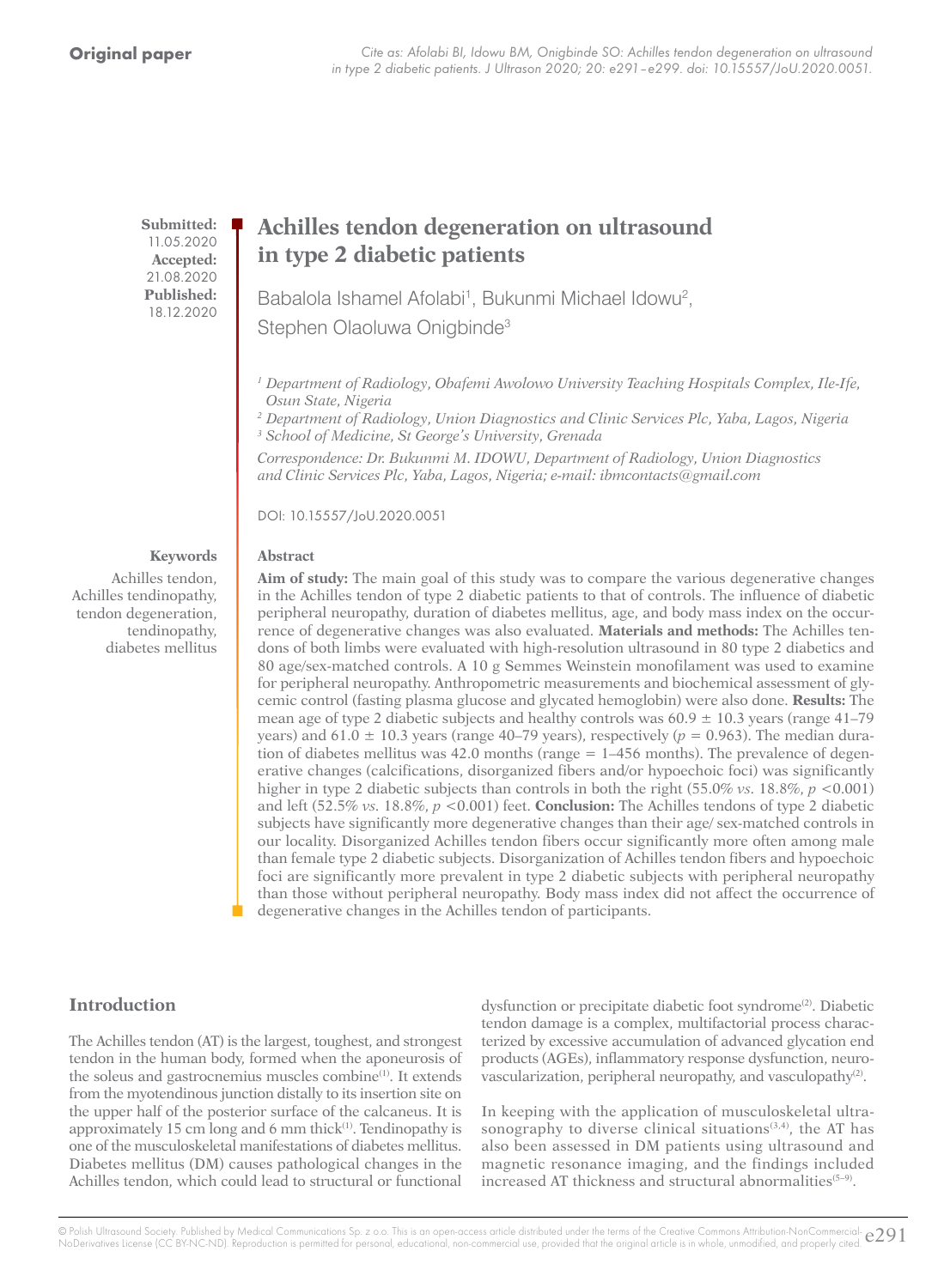Aside from the thickening of the  $AT<sup>(10)</sup>$ , other features, like abnormal morphology (twisted, curved, overlapping, and highly disorganized fibers), and calcific degeneration have been identified as degenerative changes affecting the AT. These alterations may be present in the initial stages of type 2 diabetes  $(T2DM)^{(11)}$ . Since T2DM diagnosis is often made when some patients already have evidence of chronic complications, it implies that the effects of hyperglycemia would have been exerted for a while on tendon structures<sup>(11)</sup>. Altered AT fibrillary pattern, the presence of hypoechoic areas, and calcific foci within the tendon are common degenerative abnormalities<sup>(12)</sup>.

While the stiffness of the Achilles tendon is not directly measured on B-mode ultrasonography, changes such as thickening and echotexture alterations (which have been shown in kinematics studies to alter the foot loading pattern and pose a considerable risk for plantar ulcer $)^{(13,14)}$  can be readily assessed on ultrasound.

This study aims to determine and analyze the prevalence, pattern, and modifying factors (age, body mass index, coexisting peripheral neuropathy, diabetes duration) of diabetic degenerative Achilles tendinopathy in patients with type 2 diabetes mellitus in our locality.

# **Materials and methods**

Eighty (80) subjects with type 2 diabetes mellitus (T2DM) and 80 age/sex-matched controls were enrolled in this descriptive cross-sectional study. The ethics committee of the hospital approved the study protocol. All recruited participants gave written, informed consent.

All participants were ≥40 years old. The subjects were confirmed diabetic patients attending the endocrinology clinic of the hospital, while the controls were healthy volunteers with fasting blood glucose (FBG) of <6.1 mmol/L. Exclusion criteria were renal failure, dyslipidemia, history of peripheral vascular disease, smoking, Charcot neuroarthropathy, congenital ankle deformities, chronic heel pain, lower limb amputation, chronic steroid use, neurological disorders (besides those associated with DM), musculoskeletal diseases, rheumatoid disease, and bodybuilding<sup>(10)</sup>.

The biodata, relevant clinical history, diabetes duration, and history of previous foot ulcers were documented. Weight, height, and body mass index (BMI) of the participants were recorded. A 10 g Semmes-Weinstein monofilament was used to assess for peripheral neuropathy (PN)<sup>(10)</sup>. Fasting blood glucose (FBG; for the entire study population) and glycated hemoglobin ( $HbA_{1c}$ ; for diabetic subjects only) levels were determined using established standard methods<sup>(10)</sup>. Fasting blood glucose (FBG) was categorized as  $\lt$  5.6 mmol/L, 5.6–6.9 mmol/L, and  $\geq$ 7.0 mmol/L to represent good FBG, impaired FBG, and poor FBG control, respectively. A MINDRAY® model DC-7 ultrasound scanner (Shenzhen Mindray Bio-medical Electronics, Nanshan, Shenzhen, China) with a 7.5–12.0 MHz high-frequency linear array transducer was used for Achilles tendon



**Fig. 1.** *Ultrasonography of a normal Achilles tendon (arrows) showing the transducer position and equivalent sonographic image in longitudinal/long-axis view (***A, B***) and transverse/short-axis view (***C, D***)*

sonography. The first author performed all ultrasound scans to reduce interobserver variability.

After adequate exposure of the leg by rolling up clothing up to the knees, Achilles tendon (AT) sonography was performed with the participant lying prone on the examination couch, with their feet projecting beyond the edge of the couch and pointing downward, and the ankle in the neutral position at an angle of 90 degrees (Fig. 1). The Achilles tendons of both legs were scanned in longitudinal and transverse planes from the myotendinous junctions to their insertion site on the calcaneus bones. The presence or absence of disorganization of the tendon fibers, hypoechoic foci, and calcifications was documented.

The study data were analyzed using the IBM SPSS Statistics for Windows version 20 (IBM Corp., Armonk, N.Y., USA). The normality of data was determined using the Kolmogorov-Smirnov test. Descriptive and inferential analyses were applied as appropriate. Chi-square test was used to detect the association between the categorical variables, while the independent samples t-test was used to compare the mean values of continuous quantitative variables. A *p* ≤0.05 was considered statistically significant.

# **Results**

There were 80 type 2 diabetics (30 males and 50 females) and 80 non-diabetic controls (34 males and 46 females) matched for age and sex. The mean age of T2DM subjects and healthy controls was  $60.9 \pm 10.3$  years (range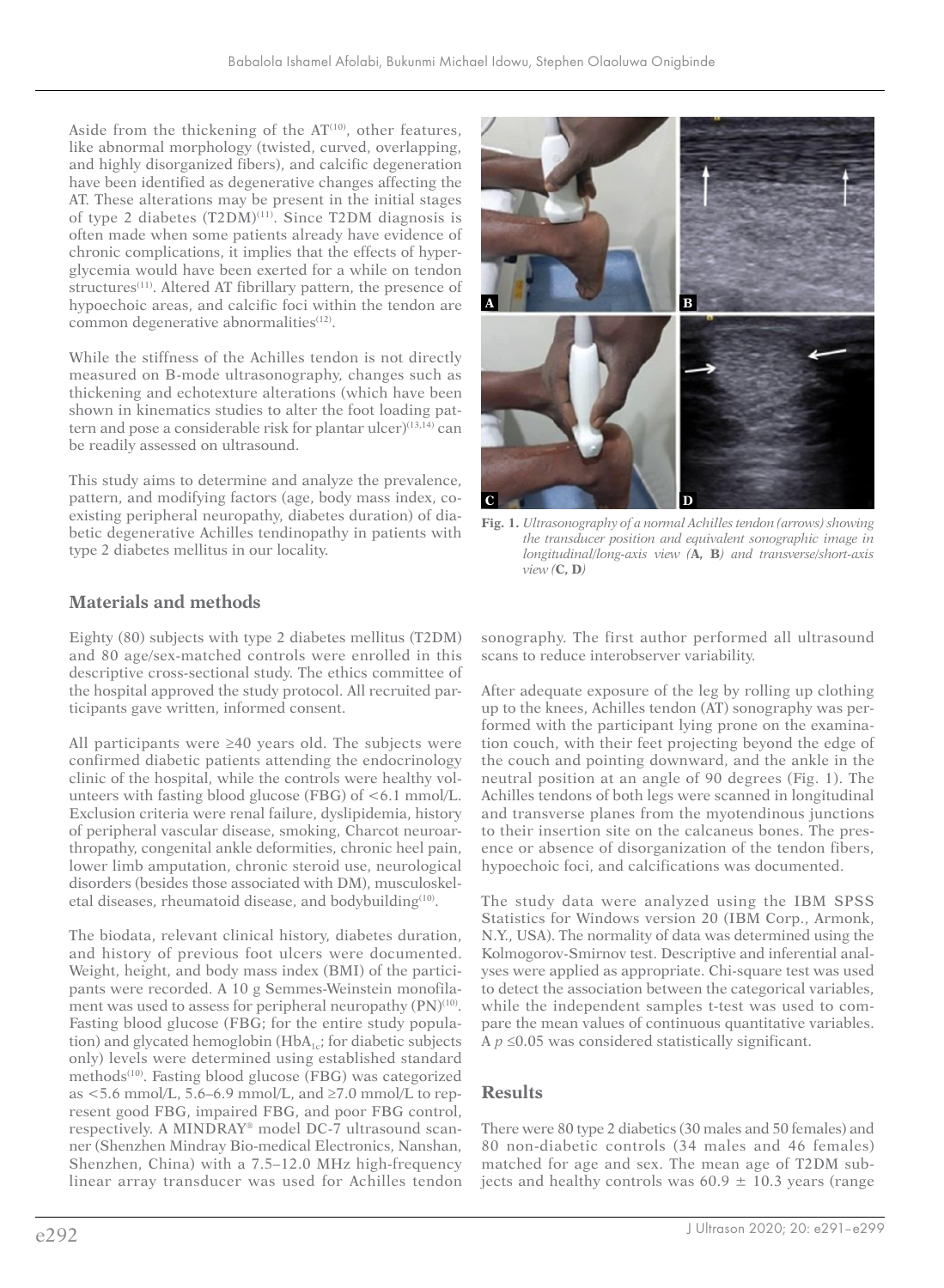

**Fig. 2.** *B-mode ultrasound image of the Achilles tendon (longitudinal view) showing disorganization of the Achilles tendon fibers (arrows)*

**Tab. 1.** *Comparison of the degenerative changes in the AT of T2DM and controls* 

| <b>Variables</b>                                                                                         | Study group, $n(%)$            |                                                                |        |          |         |  |  |  |
|----------------------------------------------------------------------------------------------------------|--------------------------------|----------------------------------------------------------------|--------|----------|---------|--|--|--|
|                                                                                                          | <b>Diabetics</b><br>$(n = 80)$ | Controls<br>$(n = 80)$                                         | $x^2$  | df       | p-value |  |  |  |
| <b>Right AT calcifications</b>                                                                           |                                |                                                                |        |          |         |  |  |  |
| Present                                                                                                  | 4(5.0)                         | 0(0.0)                                                         |        | $0.120*$ |         |  |  |  |
| Absent                                                                                                   | 76 (95.0)                      | 80 (100.0)                                                     |        |          |         |  |  |  |
|                                                                                                          |                                | <b>Left AT calcifications</b>                                  |        |          |         |  |  |  |
| Present                                                                                                  | 5(6.3)                         | 2(2.5)                                                         |        | $0.443*$ |         |  |  |  |
| Absent                                                                                                   | 75 (93.8)                      | 78 (97.5)                                                      |        |          |         |  |  |  |
|                                                                                                          |                                | <b>Right AT disorganized fibres</b>                            |        |          |         |  |  |  |
| Present                                                                                                  | 43 (53.8)                      | 14(17.5)                                                       | 22.919 | 1        | < 0.001 |  |  |  |
| Absent                                                                                                   | 37 (46.3)                      | 66 (82.5)                                                      |        |          |         |  |  |  |
|                                                                                                          |                                | <b>Left AT disorganized fibres</b>                             |        |          |         |  |  |  |
| Present                                                                                                  | 41 (51.3)                      | 12(15.0)                                                       | 23.728 | 1        | < 0.001 |  |  |  |
| Absent                                                                                                   | 39 (48.8)                      | 68 (85.0)                                                      |        |          |         |  |  |  |
|                                                                                                          |                                | <b>Right AT hypoechoic foci</b>                                |        |          |         |  |  |  |
| Present                                                                                                  | 16(20.0)                       | 4(5.0)                                                         | 8.229  | 1        | 0.004   |  |  |  |
| Absent                                                                                                   | 64 (80.0)                      | 76 (95.0)                                                      |        |          |         |  |  |  |
|                                                                                                          |                                | Left AT hypoechoic foci                                        |        |          |         |  |  |  |
| Present                                                                                                  | 15(18.8)                       | 6(7.5)                                                         | 4.440  | 1        | 0.035   |  |  |  |
| Absent                                                                                                   | 65(81.2)                       | 74 (92.5)                                                      |        |          |         |  |  |  |
|                                                                                                          |                                | Right AT calcification, disorganized fibres or hypoechoic foci |        |          |         |  |  |  |
| Present                                                                                                  | 44 (55.0)                      | 15(18.8)                                                       | 22.581 | 1        | < 0.001 |  |  |  |
| Absent                                                                                                   | 36 (45.0)                      | 65 (81.2)                                                      |        |          |         |  |  |  |
|                                                                                                          |                                | Left AT calcification, disorganized fibres or hypoechoic foci  |        |          |         |  |  |  |
| Present                                                                                                  | 42 (52.5)                      | 15(18.8)                                                       | 19.867 | 1        | < 0.001 |  |  |  |
| Absent                                                                                                   | 38 (47.5)                      | 65 (81.2)                                                      |        |          |         |  |  |  |
| * Fisher's exact test * df – degree of freedom; AT – Achilles tendon;<br>T2DM - type 2 diabetes mellitus |                                |                                                                |        |          |         |  |  |  |



**Fig. 3.** *B-mode ultrasound image of the Achilles tendon (longitudinal view) showing hypoechoic foci (arrows) within the tendon fibers (arrows)*



**Fig. 4.** *B-mode ultrasound image of the Achilles tendon (transverse view) showing the presence of calcific focus (arrow) within the Achilles tendon fibers*

41–79 years) and  $61.0 \pm 10.3$  years (range 40–79 years), respectively ( $p = 0.963$ ).

There was no significant difference between the mean BMI of the subjects (70.0  $\pm$  12.1 kg/m<sup>2</sup>) and controls (67.0  $\pm$  10.6 kg/m<sup>2</sup>); *p* = 0.141. The median duration of diabetes mellitus was 42.0 months (range  $= 1-456$  months). Regarding peripheral neuropathy (PN), 56/80 (70%) of T2DM subjects had right foot PN, while 24/80 (30%) did not have right foot PN. Also, 50/80 (62.5%) had left foot PN, while 37.5% did not have PN in the left foot.

Most (48.8%) of the diabetic subjects had poor FBG control, 31.2% had impaired FBG level, while 20.0% had good FBG control. Glycated hemoglobin  $(HbA_1)$  level was categorized as good (<7.0%) and poor ( $\geq$ 7.0%) glycemic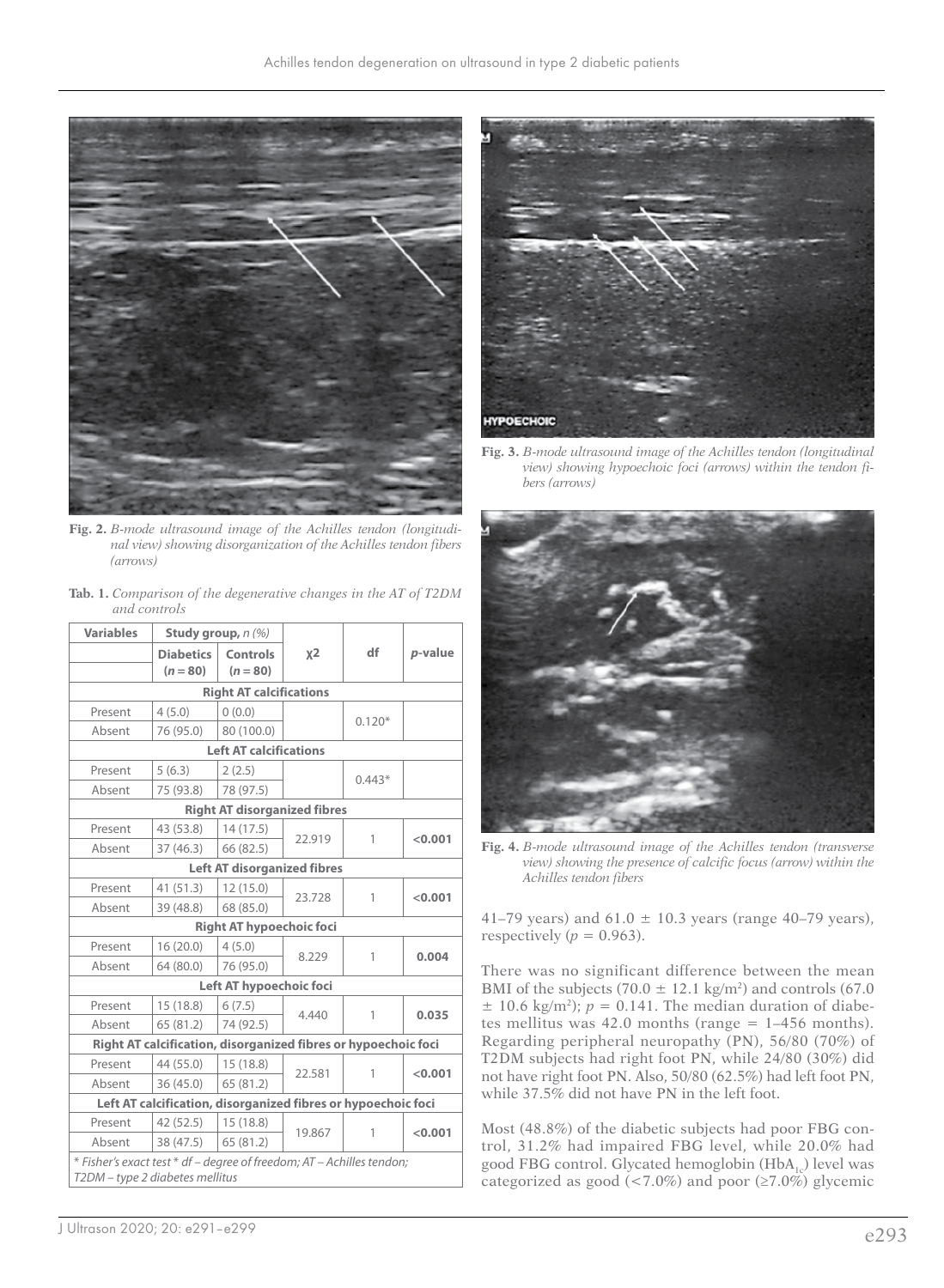|                                                                                                                                                  | <b>Degeneration</b>      |                               |          |           |
|--------------------------------------------------------------------------------------------------------------------------------------------------|--------------------------|-------------------------------|----------|-----------|
| <b>Variables</b>                                                                                                                                 | Absent<br><b>Present</b> |                               | t        | p-value   |
|                                                                                                                                                  |                          | <b>AT disorganized fibers</b> |          |           |
| Age (mean $\pm$ SD) (years)                                                                                                                      | $63.8 \pm 8.7$           | $56.6 \pm 11.0$               | 3.132    | 0.003     |
| <b>BMI</b> ( <i>mean</i> $\pm$ SD) ( <b>kg/m<sup>2</sup>)</b>                                                                                    | $26.44 \pm 4.36$         | $25.14 \pm 4.67$              | 1.272    | 0.207     |
| FBG (mean $\pm$ SD) (mmol/L)                                                                                                                     | $8.7 \pm 5.4$            | $7.4 \pm 2.4$                 | 1.409    | 0.163     |
| $HbA_{1c}$ (mean $\pm$ SD) (%)                                                                                                                   | $8.7 \pm 2.8$            | $8.2 \pm 2.4$                 | 0.853    | 0.396     |
| DM duration Median (IQR) months                                                                                                                  | 67.0 (16.0-116.8)        | $24.0(6.0 - 61.8)$            | $-2.294$ | $0.022**$ |
|                                                                                                                                                  |                          | AT hypoechoic foci            |          |           |
| Age (mean $\pm$ SD) (years)                                                                                                                      | $65.9 \pm 7.2$           | $59.7 \pm 10.6$               | 2.773    | 0.009     |
| <b>BMI</b> ( <i>mean</i> $\pm$ <i>SD</i> ) ( <b>kg/m<sup>2</sup>)</b>                                                                            | $25.86 \pm 4.72$         | $25.94 \pm 4.49$              | $-0.068$ | 0.946     |
| FBG (mean $\pm$ SD) (mmol/L)                                                                                                                     | $9.7 \pm 7.3$            | $7.8 \pm 3.4$                 | 1.004    | 0.330     |
| $HbA_{1c}$ (mean $\pm$ SD) (%)                                                                                                                   | $9.5 \pm 3.0$            | $8.3 \pm 2.5$                 | 1.757    | 0.083     |
| DM duration Median (IOR) months                                                                                                                  | 64.5 (28.5-103.0)        | $37.5(8.8 - 96.8)$            | $-0.848$ | $0.396**$ |
|                                                                                                                                                  |                          | <b>AT calcifications</b>      |          |           |
| Age (mean $\pm$ SD) (years)                                                                                                                      | $65.5 \pm 7.2$           | $60.6 \pm 10.5$               | 1.134    | 0.260     |
| <b>BMI</b> (mean $\pm$ SD) (kg/m <sup>2</sup> )                                                                                                  | $27.87 \pm 5.52$         | $25.77 \pm 4.42$              | 1.100    | 0.275     |
| FBG (mean $\pm$ SD) (mmol/L)                                                                                                                     | $7.9 \pm 3.0$            | $8.2 \pm 4.6$                 | $-0.144$ | 0.886     |
| $HbA$ <sub>1</sub> (mean $\pm$ SD) (%)                                                                                                           | $9.3 \pm 3.8$            | $8.5 \pm 2.5$                 | 0.508    | 0.632     |
| DM duration Median (IQR) months                                                                                                                  | $65.0(21.5 - 206.3)$     | $38.5(7.5 - 96.3)$            | $-1.042$ | $0.298**$ |
|                                                                                                                                                  |                          | AT degenerative changes*      |          |           |
| Age (mean $\pm$ SD) (years)                                                                                                                      | $63.8 \pm 8.7$           | $56.5 \pm 11.2$               | 3.094    | 0.003     |
| <b>BMI</b> (mean $\pm$ SD) (kg/m <sup>2</sup> )                                                                                                  | $26.41 \pm 4.32$         | $25.15 \pm 4.74$              | 1.219    | 0.227     |
| FBG (mean $\pm$ SD) (mmol/L)                                                                                                                     | $8.8 \pm 5.4$            | $7.3 \pm 2.2$                 | 1.740    | 0.086     |
| $HbA$ <sub>1</sub> ( <i>mean</i> $\pm$ SD) (%)                                                                                                   | $8.8 \pm 2.8$            | $8.0 \pm 2.2$                 | 1.395    | 0.167     |
| DM duration Median (IOR) months                                                                                                                  | 66.0 (17.0-116.5)        | $23.0(6.0 - 62.0)$            | $-2.218$ | $0.027**$ |
| * Any of AT calcification, disorganized fibers or hypoechoic foci; ** Mann-Whitney U test; T2DM - type 2 diabetes mellitus; AT - Achilles tendon |                          |                               |          |           |

|  |  | Tab. 2. Association between the degenerative changes and characteristics of T2DM subjects |
|--|--|-------------------------------------------------------------------------------------------|
|--|--|-------------------------------------------------------------------------------------------|

control. Most T2DM subjects  $(51; 63.8%)$  had HbA<sub>10</sub> level ≥7.0% while 29 (36.2%) had HbA<sub>1c</sub> <7.0%.

### Degenerative changes in AT in T2DM patients vs controls

More T2DM subjects had right AT disorganized fibers (Fig. 2), which was 43/80 (53.8%) compared with 14  $(17.5%)$  controls  $(p < 0.001)$  (Tab. 1). A significantly greater number of T2DM subjects had disorganized AT fibers in the left foot than controls (51.3% *vs.* 15.0%, *p* <0.001) (Tab. 1).

AT hypoechoic foci (Fig. 3) in both feet were more common in T2DM patients than controls. Twenty percent of T2DM subjects had hypoechoic foci in their right AT, while only 5% of controls had this feature  $(p = 0.004)$ . Also, in the left AT, 18.8% of T2DM subjects had hypoechoic foci compared with 7.5% of control subjects ( $p = 0.035$ ) (Tab. 1). The difference in the occurrence of calcific foci (Fig. 4) in the AT of both feet in T2DM subjects and those of control subjects was not statistically significant (both *p* >0.05) (Tab. 1).

The presence of either of calcific foci, disorganized fibers, and/or hypoechoic foci in the right AT was compared between T2DM subjects and controls; the prevalence was significantly higher among T2DM subjects than controls (55.0% vs. 18.8%, *p* <0.001). Similarly, in the left AT, 52.5%

of T2DM subjects had one or more of degenerative features compared with 18.8% of controls (*p* <0.001) (Tab. 1).

# Disorganized Achilles tendon fibers

The mean age of those with disorganized AT fibers was significantly higher than the mean age of those without disorganized fibers  $(p = 0.003)$  (Tab. 2). Disorganized AT fibers were most prevalent among subjects in their 70s, and least prevalent among those in their 40s (Tab. 3). Based on gender, 24/30 (80%) males had disorganized AT fibers while 24/50 (48.0%) females had features of Achilles tendon disorganization (*p* = 0.005) (Tab. 3). The prevalence among different BMI groups did not differ significantly (*p* >0.05), although a higher prevalence was seen among the obese, which was 11/17 (64.7%) compared with 19/37 (51.4%) in normal BMI group (Tab. 3).

The prevalence rates of disorganized AT fibers among T2DM subjects with time interval since diagnosis of <5 years, 5–10 years, and >10 years were 46.5%, 70.8%, 84.6%, respectively (*p* = 0.021) (Tab. 3). A higher proportion of T2DM subjects with PN had disorganized fibers (41/57, 71.9%) compared with the prevalence among T2DM subjects without PN (7/21, 30.4%) (*p* = 0.001) (Tab. 3).

The mean FBG level was higher among those with disorganized AT fibers at  $8.7 \pm 5.4$  mmol/L compared with those without disorganized AT fibers at 7.4  $\pm$  2.4 mmol/L ( $p =$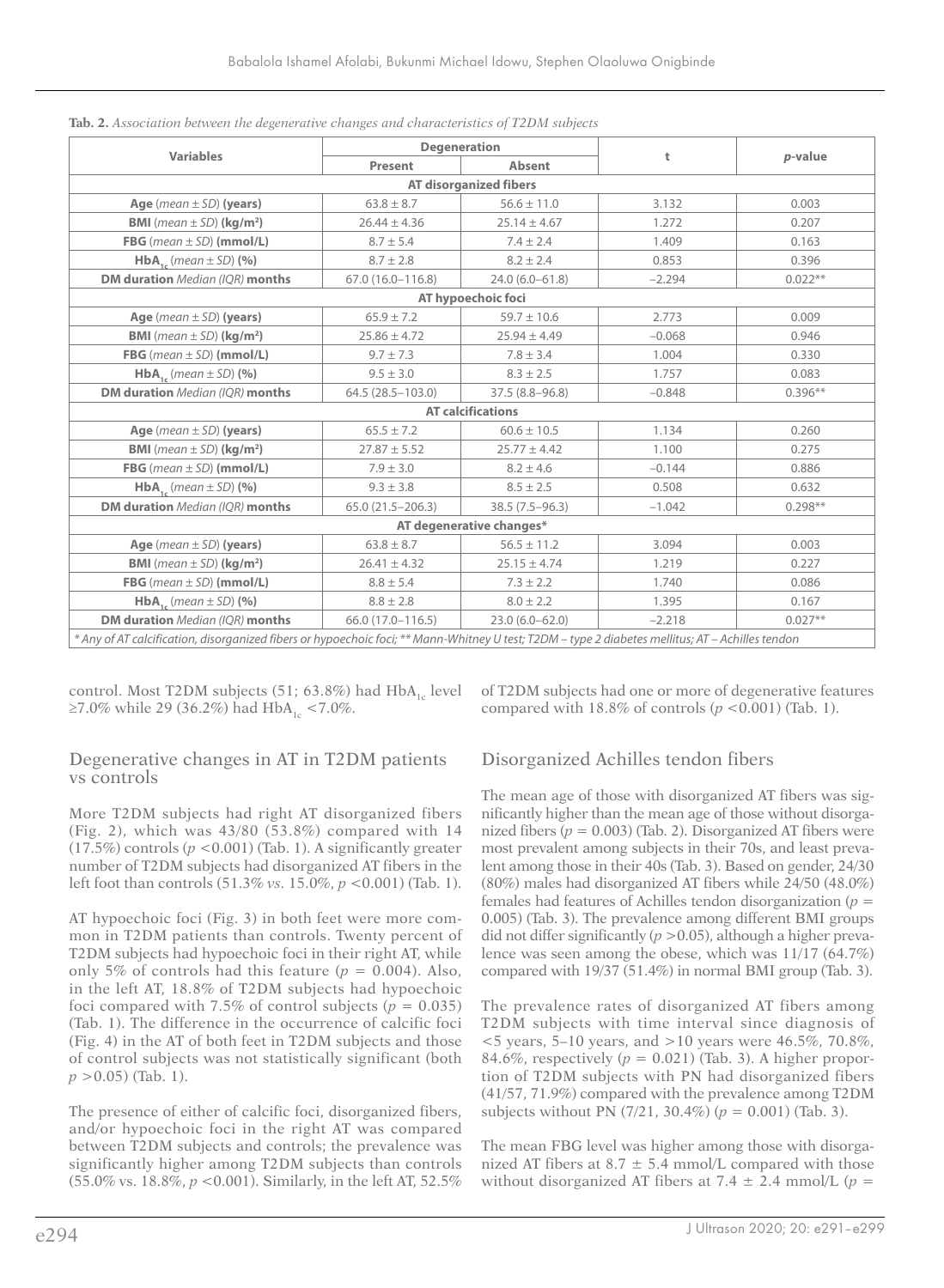|                                                                                                                   |           | <b>Diabetics'</b>             |              |        |                |         |
|-------------------------------------------------------------------------------------------------------------------|-----------|-------------------------------|--------------|--------|----------------|---------|
| <b>Variables</b>                                                                                                  |           | <b>AT disorganized fibres</b> |              | $x^2$  | df             | p-value |
|                                                                                                                   | Present   | <b>Absent</b>                 | <b>Total</b> |        |                |         |
|                                                                                                                   |           | Age (years)                   |              |        |                |         |
| $40 - 49$                                                                                                         | 3(20.0)   | 12(80.0)                      | 16(100)      |        |                |         |
| $50 - 59$                                                                                                         | 11(68.8)  | 5(31.3)                       | 16(100)      | 12.315 |                | 0.006   |
| $60 - 69$                                                                                                         | 20(69.0)  | 9(31.0)                       | 29 (100)     |        | 3              |         |
| $70 - 79$                                                                                                         | 14(70.0)  | 6(30.0)                       | 20 (100)     |        |                |         |
|                                                                                                                   |           | Gender                        |              |        |                |         |
| Male                                                                                                              | 24(80.0)  | 6(20.0)                       | 30 (100)     | 8.000  | 1              | 0.005   |
| Female                                                                                                            | 24 (48.0) | 26(52.0)                      | 50 (100)     |        |                |         |
|                                                                                                                   |           | BMI (kg/m <sup>2</sup> )      |              |        |                |         |
| Normal                                                                                                            | 19(51.4)  | 18 (48.6)                     | 37 (100)     |        |                |         |
| Overweight                                                                                                        | 18 (69.2) | 8(30.8)                       | 26 (100)     | 2.233  | $\overline{2}$ | 0.327   |
| Obese                                                                                                             | 11(64.7)  | 6(35.3)                       | 17 (100)     |        |                |         |
|                                                                                                                   |           | <b>DM Duration (months)</b>   |              |        |                |         |
| $<$ 5 years                                                                                                       | 20(46.5)  | 23(53.5)                      | 43 (100)     |        |                |         |
| $5-10$ years                                                                                                      | 17(70.8)  | 7(29.2)                       | 24 (100)     | 7.715  | $\overline{2}$ | 0.021   |
| $>10$ years                                                                                                       | 11(84.6)  | 2(15.4)                       | 13 (100)     |        |                |         |
|                                                                                                                   |           | Any peripheral neuropathy     |              |        |                |         |
| Present                                                                                                           | 41 (71.9) | 16(28.1)                      | 57 (100)     | 11.757 | $\mathbf{1}$   | 0.001   |
| Absent                                                                                                            | 7(30.4)   | 16(69.6)                      | 23 (100)     |        |                |         |
|                                                                                                                   |           | <b>FBG</b>                    |              |        |                |         |
| $<$ 5.6 (mmol/L)                                                                                                  | 10(62.5)  | 6(37.5)                       | 16 (100)     |        |                |         |
| $5.6 - 6.9$ (mmol/L)                                                                                              | 15(60.0)  | 10(40.0)                      | 25 (100)     | 0.059  | 2              | 0.971   |
| $\geq$ 7.0 (mmol/L)                                                                                               | 23(59.0)  | 16(41.0)                      | 39 (100)     |        |                |         |
|                                                                                                                   |           | $HbA_{1c}$                    |              |        |                |         |
| Poor (HbA <sub>1c</sub> $\geq$ 7.0%)                                                                              | 32(62.7)  | 19 (37.3)                     | 51 (100)     |        |                |         |
| Good ( $HbA_{1c}$ < 7.0%)                                                                                         | 16(55.2)  | 13 (44.8)                     | 29 (100)     | 0.442  | $\mathbf{1}$   | 0.506   |
| FBG - fasting blood glucose; HbA <sub>1c</sub> - glycated hemoglobin; BMI - body mass index; AT - Achilles tendon |           |                               |              |        |                |         |

**Tab. 3.** *Comparison of disorganized fibers of AT with characteristics of diabetics*

0.163) (Tab. 2). Similarly, the prevalence did not differ significantly among various FBG levels, i.e. good, impaired, and poor FBG  $(p = 0.971)$  (Tab. 4). Also, the prevalence of disorganized AT fibers did not differ significantly among those with HbA<sub>1c</sub> ≥7.0% and HbA<sub>1c</sub> <7.0% ( $p = 0.506$ ) (Tab. 3).

### Achilles tendon hypoechoic foci

The mean age of those with and without hypoechoic foci in either AT was  $65.9 \pm 7.2$  years and  $59.7 \pm 10.9$  years, respectively  $(p = 0.009)$  (Tab. 2). The prevalence of hypoechoic foci increased with increasing age from 0% among 40–49 years age group to 9/29 (31.0%) in those aged 60–69 years. Those aged 70–79 years had a prevalence of 5/20 (25.0%) (*p* = 0.060) (Tab. 4). There was no significant difference in the prevalence of AT hypoechoic foci between male and female T2DM subjects. Likewise, the rate of occurrence of AT hypoechoic foci among different BMI groups did not differ significantly (Tab. 4).

There was no statistically significant difference in the prevalence of tendoachilles hypoechoic foci between T2DM subjects with DM duration of <5 years (6/43; 14%), 5–10 years (7/24; 29.2%) and >10 years (3/13; 23.1%) (*p* = 0.314) (Tab. 4). In contrast, the rate of hypoechoic foci was significantly higher among T2DM subjects with PN (15/42, 26.3%) compared to those without PN  $(1/23, 4.3\%)$   $(p = 0.031)$  (Tab. 4).

The mean FBG was higher among those with AT hypoechoic foci (9.7  $\pm$  7.3 mmol/L) than those without (7.8  $\pm$  3.4 mmol/L)  $(p = 0.330)$  (Tab. 2). Despite this, the prevalence of hypoechoic foci did not differ significantly among those with good, impaired, and poor FBG levels  $(p = 0.776)$  (Tab. 4). A similar pattern was observed with glycated hemoglobin (Tab. 4).

### Calcific foci in the Achilles tendon

There was no significant difference in the prevalence of AT calcifications among T2DM subjects based on age, gender, and body mass index  $(p > 0.05)$  (Tab. 5). The prevalence of AT calcifications was 4.7%, 8.3%, and 15.4% in subjects with DM duration of <5 years, 5–10 years, and >10 years, respectively. However, the observed differences in the prevalence were not statistically significant ( $p = 0.295$ ) (Tab. 5). Among those with peripheral neuropathy, 5/57 (8.8%) subjects had AT calcifications compared to only 1/23 (4.3%) of those without peripheral neuropathy ( $p = 0.667$ ). Also, the rate of AT calcifications did not differ significantly with the level of glycemic control, as measured by FBG and  $HbA_{1c}$ (both *p* >0.05) (Tab. 5).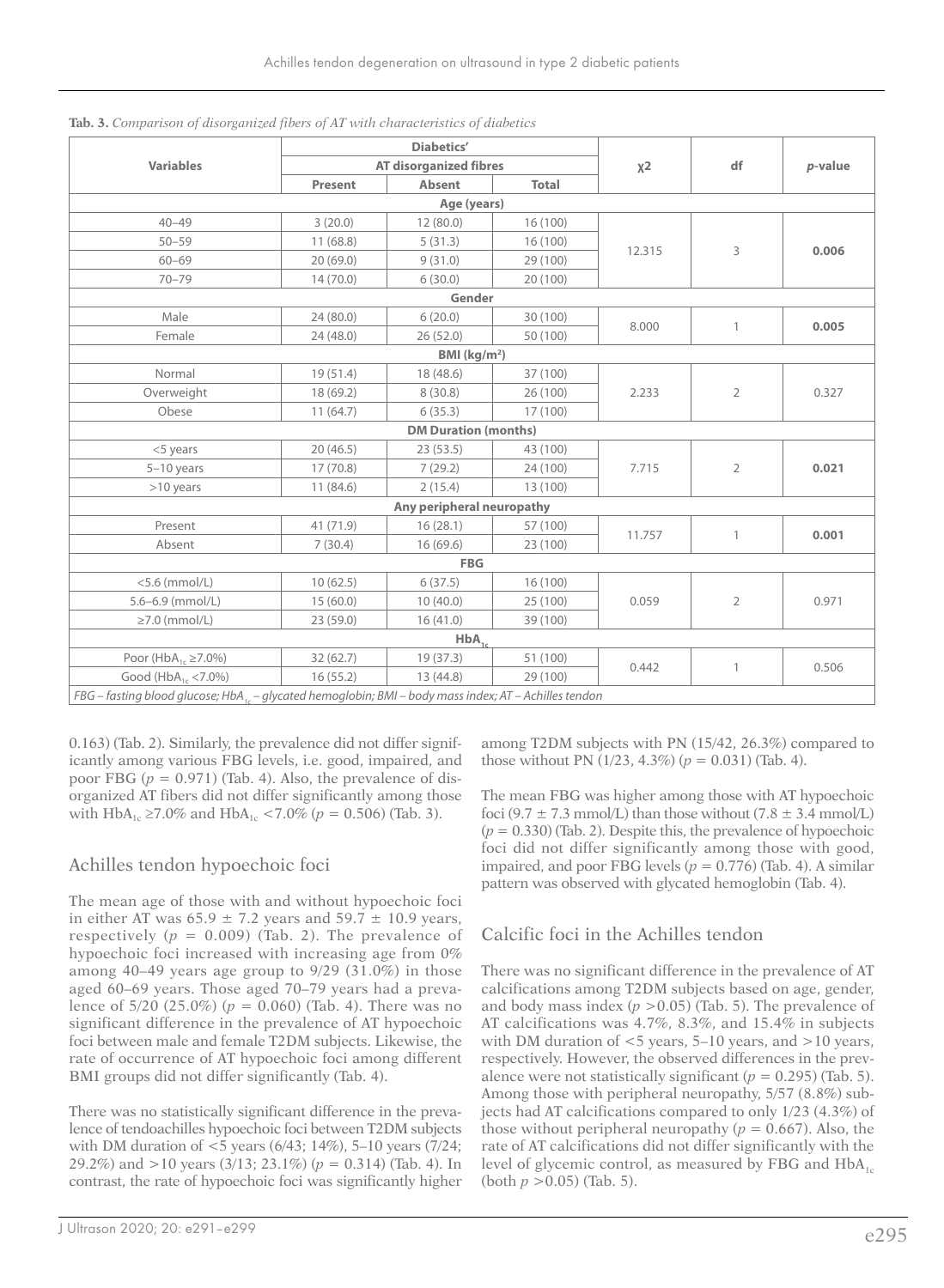|                                                                                                                                 |          | <b>Diabetics'</b>              |              |       |                |          |
|---------------------------------------------------------------------------------------------------------------------------------|----------|--------------------------------|--------------|-------|----------------|----------|
| <b>Variables</b>                                                                                                                |          | AT hypoechoic foci             |              | $x^2$ | df             | p-value  |
|                                                                                                                                 | Present  | Absent                         | <b>Total</b> |       |                |          |
|                                                                                                                                 |          | Age (years)                    |              |       |                |          |
| $40 - 49$                                                                                                                       | 0(0.0)   | 15(100.0)                      | 15(100.0)    |       |                |          |
| $50 - 59$                                                                                                                       | 2(12.5)  | 14(87.5)                       | 16(100.0)    |       |                | $0.060*$ |
| $60 - 69$                                                                                                                       | 9(31.0)  | 20(69.0)                       | 29 (100.0)   |       |                |          |
| $70 - 79$                                                                                                                       | 5(25.0)  | 15(75.0)                       | 20(100.0)    |       |                |          |
|                                                                                                                                 |          | Gender                         |              |       |                |          |
| Male                                                                                                                            | 9(30.0)  | 21(70.0)                       | 30 (100.0)   | 3.000 |                | 0.083    |
| Female                                                                                                                          | 7(14.0)  | 43 (86.0)                      | 50 (100.0)   |       | $\mathbf{1}$   |          |
|                                                                                                                                 |          | BMI $(kg/m2)$                  |              |       |                |          |
| Normal                                                                                                                          | 7(18.9)  | 30(81.1)                       | 37 (100.0)   |       |                |          |
| Overweight                                                                                                                      | 7(26.9)  | 19(73.1)                       | 26 (100.0)   | 1.526 | $\overline{2}$ | 0.466    |
| Obese                                                                                                                           | 2(11.8)  | 15(88.2)                       | 17(100.0)    |       |                |          |
|                                                                                                                                 |          | <b>Duration of DM (months)</b> |              |       |                |          |
| $<$ 5 years                                                                                                                     | 6(14.0)  | 37(86.0)                       | 43 (100.0)   |       |                |          |
| $5-10$ years                                                                                                                    | 7(29.2)  | 17(70.8)                       | 24 (100.0)   | 2.320 | $\mathbf{1}$   | 0.314    |
| $>10$ years                                                                                                                     | 3(23.1)  | 10(76.9)                       | 13 (100.0)   |       |                |          |
|                                                                                                                                 |          | Any peripheral neuropathy      |              |       |                |          |
| Present                                                                                                                         | 15(26.3) | 42(73.7)                       | 57 (100.0)   |       |                | $0.031*$ |
| Absent                                                                                                                          | 1(4.3)   | 22(95.7)                       | 23(100.0)    |       |                |          |
|                                                                                                                                 |          | <b>FBS</b>                     |              |       |                |          |
| $<$ 5.6 (mmol/L)                                                                                                                | 4(25.0)  | 12(75.0)                       | 16(100.0)    |       |                |          |
| $5.6 - 6.9$ (mmol/L)                                                                                                            | 4(16.0)  | 21(84.0)                       | 25(100.0)    | 0.506 | $\overline{2}$ | 0.776    |
| $\geq$ 7.0 (mmol/L)                                                                                                             | 8(20.5)  | 31 (79.5)                      | 39 (100.0)   |       |                |          |
|                                                                                                                                 |          | <b>Glycaemic control</b>       |              |       |                |          |
| Poor (HbA <sub>1c</sub> $\geq$ 7.0%)                                                                                            | 11(21.6) | 40 (78.4)                      | 51 (100.0)   | 0.216 | $\mathbf{1}$   | 0.642    |
| Good ( $HbA_{1c}$ < 7.0%)                                                                                                       | 5(17.2)  | 24 (82.8)                      | 29 (100.0)   |       |                |          |
| * Fisher's exact test; FBG - fasting blood glucose BMI - body mass index; T2DM - type 2 diabetes mellitus; AT - Achilles tendon |          |                                |              |       |                |          |

|  |  |  |  |  |  |  |  |  |  | Tab. 4. Comparison of hypoechoic foci of AT with characteristics of T2DM subjects |  |
|--|--|--|--|--|--|--|--|--|--|-----------------------------------------------------------------------------------|--|
|--|--|--|--|--|--|--|--|--|--|-----------------------------------------------------------------------------------|--|

### Achilles tendon degenerative changes in controls

Among the controls, the prevalence of disorganized AT fibers and AT hypoechoic foci differed significantly across various age groups (both  $p < 0.05$ ) (Tab. 6). However, AT calcifications showed no significant difference across various age groups  $(p > 0.05)$  among the controls. The was no significant difference in the prevalence of any of the three degenerative changes among the controls, males and females, or across BMI groups  $(p > 0.05)$  (Tab. 6).

# **Discussion**

The orientation of the collagen fibers in tendons is generally orderly and parallel in pattern. Diabetes mellitus causes increased production of advanced glycosylation end products, which leads to cross-linking within the collagen fibers, which can deteriorate the biomechanical function of tendons and ligaments<sup>(15)</sup>. In this study, the prevalence of degenerative features was significantly higher among T2DM subjects (55.0% in the right AT and 52.5% in the left AT) than controls  $(18.8\% \text{ in both ATs})$  ( $p < 0.001$  for both). This higher prevalence in the subjects than in controls agrees with the findings by Batista *et al*.<sup>(7)</sup> and Abate *et al*.<sup>(12)</sup>

The degenerative changes observed among controls were majorly associated with advanced age as they were present mainly in those above 60 years of age. Similarly, among T2DM subjects, the mean age of those with degenerative changes was significantly higher than those without it. However, among those in their forties, degenerative changes were seen in only T2DM subjects, which suggests that the effects of diabetes mellitus on AT are independent of advanced age. Similarly, those with degenerative changes were older (both T2DM and controls) in the study by Abate *et al*.<sup>(12)</sup> In contrast, Batista *et al*.<sup>(7)</sup> found no association between age and degenerative changes among T2DM subjects. This disparity might result from the fact that the subjects in this study had a wider age range (40–80 years) compared with those of Batista *et al*. (52– 78 years). D'Ambrogi *et al*. (16) showed that the effects of DM on AT were more difficult to evaluate beyond the threshold of 80 years of age<sup> $(16)$ </sup>.

There were no significant gender differences among the controls in the prevalence of any of the degenerative changes. However, in the T2DM subjects, a significantly higher rate was recorded among males than females for disorganized AT fibers. Abate *et al*. (12) did not observe any significant male/female differences, while sex differences were not evaluated by Batista *et al*.<sup>(7)</sup>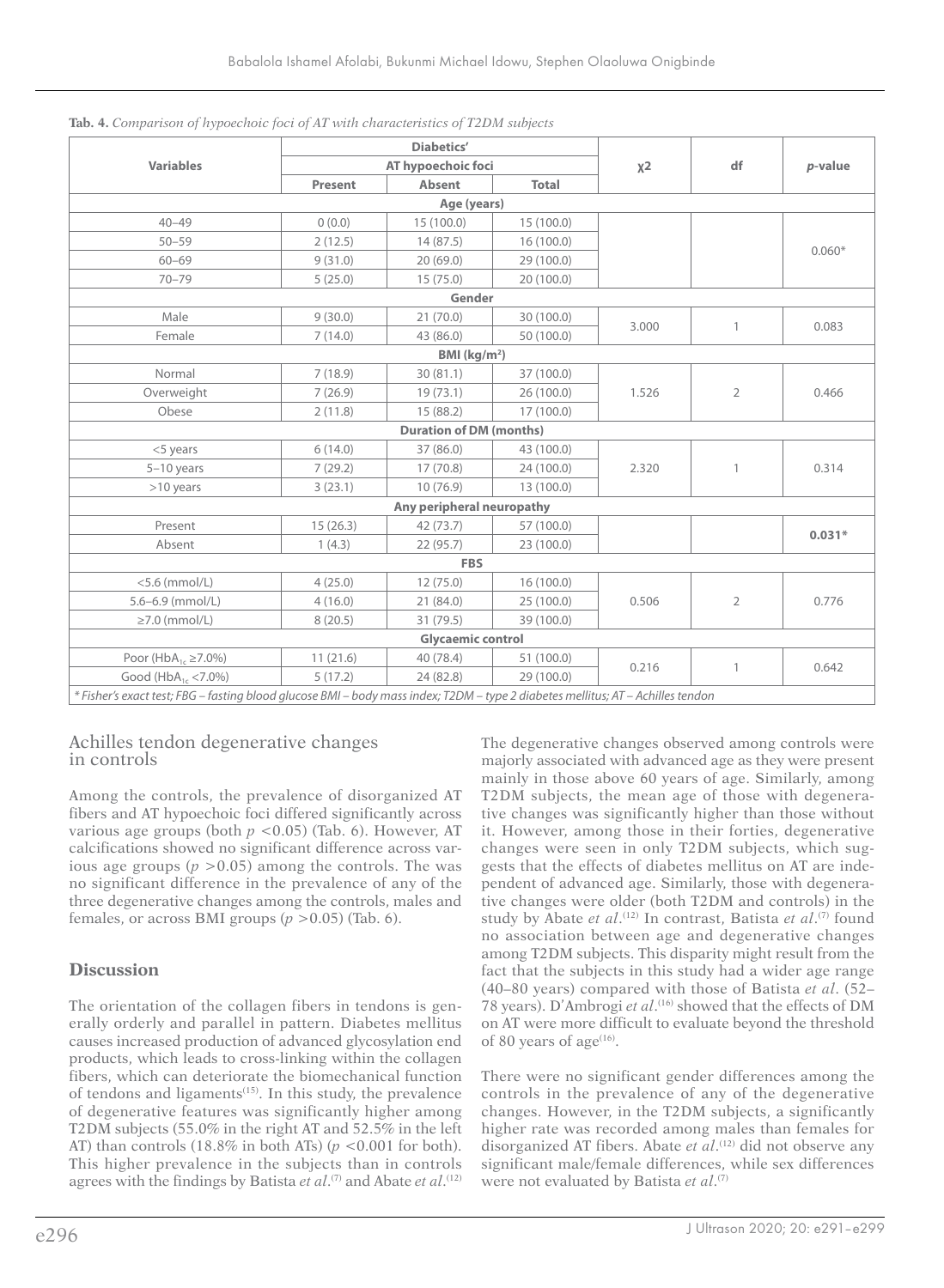|                                                                                                                                                                                                   |         | <b>Diabetics'</b>           |              |             |  |  |  |  |
|---------------------------------------------------------------------------------------------------------------------------------------------------------------------------------------------------|---------|-----------------------------|--------------|-------------|--|--|--|--|
| <b>Variables</b>                                                                                                                                                                                  |         | <b>AT calcifications</b>    | <b>Total</b> | $p$ -value* |  |  |  |  |
|                                                                                                                                                                                                   | Present | <b>Absent</b>               |              |             |  |  |  |  |
|                                                                                                                                                                                                   |         | Age (years)                 |              |             |  |  |  |  |
| $40 - 49$                                                                                                                                                                                         | 0(0.0)  | 15 (100.0)                  | 15 (100.0)   |             |  |  |  |  |
| $50 - 59$                                                                                                                                                                                         | 1(6.3)  | 15 (93.8)                   | 16(100.0)    |             |  |  |  |  |
| $60 - 69$                                                                                                                                                                                         | 4(13.8) | 25(86.2)                    | 29 (100.0)   | 0.512       |  |  |  |  |
| $70 - 79$                                                                                                                                                                                         | 1(5.0)  | 19 (95.0)                   | 20 (100.0)   |             |  |  |  |  |
|                                                                                                                                                                                                   |         | Gender                      |              |             |  |  |  |  |
| Male                                                                                                                                                                                              | 3(10.0) | 27 (90.0)                   | 30 (100.0)   |             |  |  |  |  |
| Female                                                                                                                                                                                            | 3(6.0)  | 47 (94.0)                   | 50 (100.0)   | 0.667       |  |  |  |  |
|                                                                                                                                                                                                   |         | <b>BMI</b>                  |              |             |  |  |  |  |
| Normal                                                                                                                                                                                            | 3(8.1)  | 34 (91.9)                   | 37 (100.0)   |             |  |  |  |  |
| Overweight                                                                                                                                                                                        | 1(3.8)  | 25(96.2)                    | 26 (100.0)   | 0.564       |  |  |  |  |
| Obese                                                                                                                                                                                             | 2(11.8) | 15 (88.2)                   | 17(100.0)    |             |  |  |  |  |
|                                                                                                                                                                                                   |         | <b>DM Duration (months)</b> |              |             |  |  |  |  |
| <5 years                                                                                                                                                                                          | 2(4.7)  | 41 (95.3)                   | 41 (100.0)   |             |  |  |  |  |
| $5-10$ years                                                                                                                                                                                      | 2(8.3)  | 22(91.7)                    | 24 (100.0)   | 0.295       |  |  |  |  |
| $>10$ years                                                                                                                                                                                       | 2(15.4) | 11(84.6)                    | 13 (100.0)   |             |  |  |  |  |
|                                                                                                                                                                                                   |         | Any PN                      |              |             |  |  |  |  |
| Present                                                                                                                                                                                           | 5(8.8)  | 52 (91.2)                   | 57 (100.0)   |             |  |  |  |  |
| Absent                                                                                                                                                                                            | 1(4.3)  | 22 (95.7)                   | 23 (100.0)   | 0.667       |  |  |  |  |
|                                                                                                                                                                                                   |         | <b>FBG</b>                  |              |             |  |  |  |  |
| $<$ 5.6 (mmol/L)                                                                                                                                                                                  | 2(12.5) | 14(87.5)                    | 16 (100.0)   |             |  |  |  |  |
| $5.6 - 6.9$ (mmol/L)                                                                                                                                                                              | 0(0.0)  | 25 (100.0)                  | 25(100.0)    | 0.203       |  |  |  |  |
| $\geq$ 7.0 (mmol/L)                                                                                                                                                                               | 4(10.3) | 35 (89.7)                   | 39 (100.0)   |             |  |  |  |  |
|                                                                                                                                                                                                   |         | $HbA_{1c}$                  |              |             |  |  |  |  |
| Poor (HbA <sub>1c</sub> $\geq$ 7.0%)                                                                                                                                                              | 3(5.9)  | 48 (94.1)                   | 51 (100.0)   | 0.662       |  |  |  |  |
| Good ( $HbA_{1c}$ < 7.0%)                                                                                                                                                                         | 3(10.3) | 26 (89.7)                   | 29 (100.0)   |             |  |  |  |  |
| * Fisher's exact test; AT - Achilles tendon; FBG - fasting blood glucose; T2DM - type 2 diabetes mellitus; PN - peripheral neuropathy; BMI - body mass index;<br>$HbA_{1c}$ – glycated hemoglobin |         |                             |              |             |  |  |  |  |

**Tab. 5.** *Achilles tendon calcifications compared by characteristics of T2DM subjects*

Overweight is a known risk factor for tendon degeneration(5); however, in this study, both T2DM subjects and controls showed no significant influence of BMI on the occurrence of disorganized AT fibers, AT hypoechoic and calcific foci. This observation agrees with the findings of Batista *et al*. (7) Conversely, Abate *et al*. (5) found a significant association between BMI and degenerative changes. They observed echotexture disorders in 13.8% of tendons of healthy volunteers with normal BMI, while it was 34.3% in diabetic subjects who had BMI ≥25 kg/m2 (*p* = 0.02).

The duration of DM was associated with disorganized AT fibers in this study. The prevalence of hypoechoic foci and calcifications increased with increasing duration of DM, but it was not statistically significant. Abate *et al*.<sup>(12)</sup> reported an association between the length of DM diagnosis and AT degenerative changes generally; however, the significance of the association of each of the assessed degenerative features was not stated. Batista *et al*.<sup>(7)</sup> could not establish a significant relationship between AT degenerative features and length of DM diagnosis.

The disorganization of AT fibers was significantly higher (71.9%) among T2DM subjects with peripheral neuropathy (PN) than those without PN (30.4%). Similarly, the presence of hypoechoic foci was also more statistically significant among T2DM subjects with PN (26.3%) than those without PN (4.3%). These observations align with the findings of Abate *et al*. (12), who also associated PN with AT degenerative changes. They stated that diabetic patients with AT degenerative changes had significantly increased diabetes duration and a significantly higher prevalence of PN than those without such AT changes. The difference between the DM duration of those with AT degenerative changes and those without AT degenerative changes was not significant in the study of Batista *et al*. (7)

Though increased degenerative changes were observed with an increased level of dysglycemia, there was no significant association between any of the AT degenerative changes and the level of glycemic control, as measured by fasting blood glucose and glycated hemoglobin. This agrees with the findings of Batista *et al*.<sup>(7)</sup>, who observed a non-significant association between glycemic level and AT structural changes. According to Batista *et al*.<sup>(7)</sup>, those with disorganized AT fibers had average FBG of 206.7  $\pm$ 13 mg/dL compared to 225.6  $\pm$  43 mg/dL among those with organized AT fibers  $(p > 0.01)$ . Also, no significant association was seen between tendon calcifications and FBG levels. Similarly, average  $HbA_{1c}$  among those with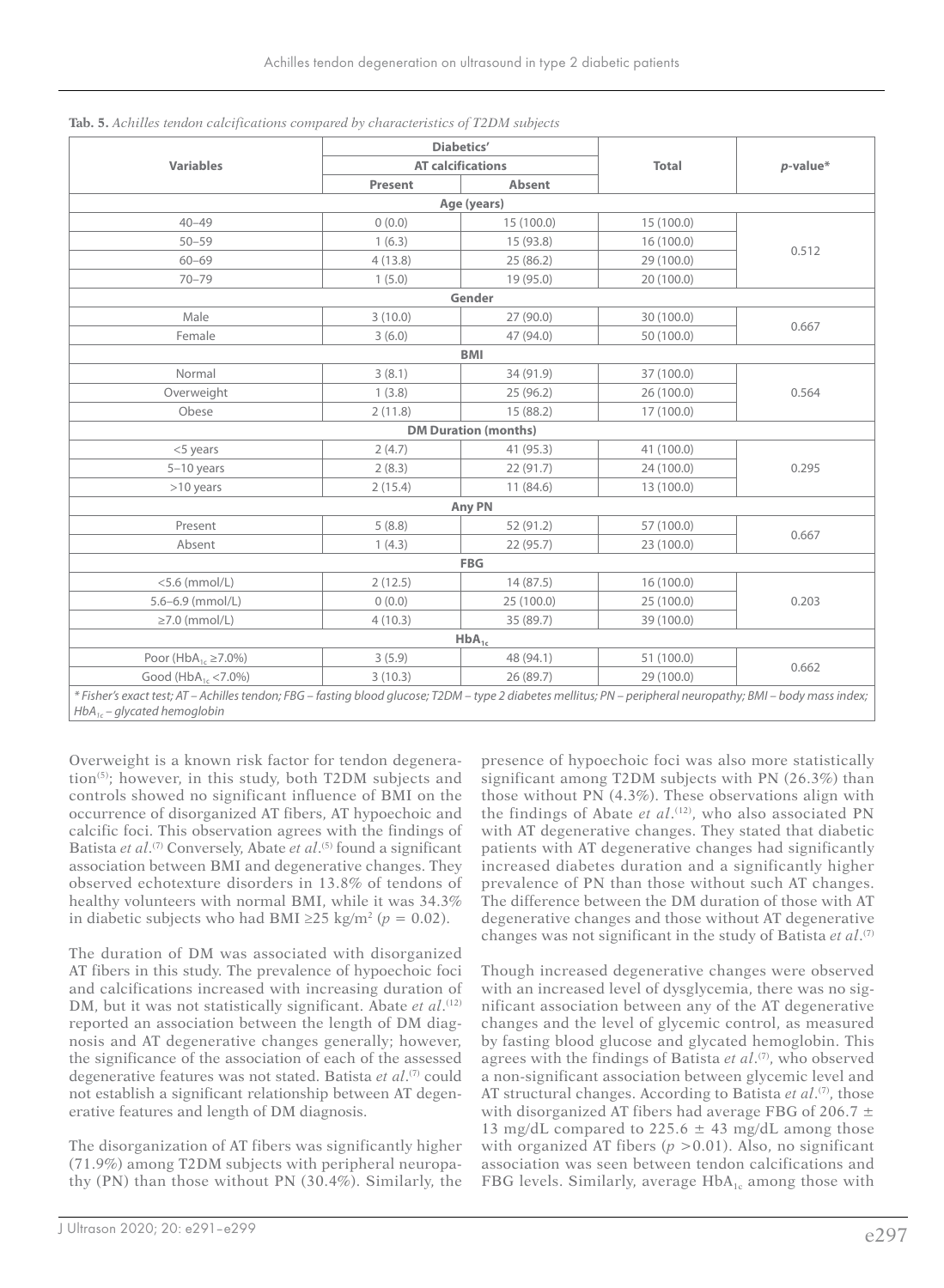| <b>Variables</b> | Present | Absent     | <b>Total</b>                  | $x^2$          | p-value  |  |  |  |
|------------------|---------|------------|-------------------------------|----------------|----------|--|--|--|
|                  |         |            | <b>Disorganized AT fibers</b> |                |          |  |  |  |
|                  |         |            | Age (years)                   |                |          |  |  |  |
| $40 - 49$        | 0(0.0)  | 16(100.0)  | 16(100.0)                     |                |          |  |  |  |
| $50 - 59$        | 2(13.3) | 13(86.7)   | 15(100.0)                     |                | $0.044*$ |  |  |  |
| $60 - 69$        | 7(25.0) | 21(75.0)   | 28 (100.0)                    |                |          |  |  |  |
| $70 - 79$        | 7(33.3) | 14(66.7)   | 21 (100.0)                    |                |          |  |  |  |
|                  |         |            | Gender                        |                |          |  |  |  |
| Male             | 8(23.5) | 26(76.5)   | 34 (100.0)                    | 0.460          |          |  |  |  |
| Female           | 8(17.4) | 38 (82.6)  | 36 (100.0)                    |                | 0.497    |  |  |  |
|                  |         |            | BMI (kg/m <sup>2</sup> )      |                |          |  |  |  |
| Normal           | 7(17.5) | 33 (82.5)  | 40 (100.0)                    |                |          |  |  |  |
| Overweight       | 8(26.7) | 22(73.3)   | 30 (100.0)                    | 1.615<br>0.446 |          |  |  |  |
| Obese            | 1(10.0) | 9(90.0)    | 10(100.0)                     |                |          |  |  |  |
|                  |         |            | AT hypoechoic foci            |                |          |  |  |  |
|                  |         |            | Age (years)                   |                |          |  |  |  |
| $40 - 49$        | 0(0.0)  | 16 (100.0) | 16(100.0)                     |                |          |  |  |  |
| $50 - 59$        | 0(0.0)  | 15(100.0)  | 15(100.0)                     |                | $0.035*$ |  |  |  |
| $60 - 69$        | 2(7.1)  | 26(92.9)   | 28 (100.0)                    |                |          |  |  |  |
| $70 - 79$        | 5(23.8) | 16(76.2)   | 21 (100.0)                    |                |          |  |  |  |
|                  |         |            | Gender                        |                |          |  |  |  |
| Male             | 3(8.8)  | 31 (91.2)  | 34 (100.0)                    |                |          |  |  |  |
| Female           | 4(8.7)  | 42 (91.3)  | 46 (100.0)                    |                | $1.000*$ |  |  |  |
|                  |         |            | BMI (kg/m <sup>2</sup> )      |                |          |  |  |  |
| Normal           | 3(7.5)  | 37 (92.5)  | 40 (100.0)                    |                |          |  |  |  |
| Overweight       | 2(6.7)  | 28 (93.3)  | 30 (100.0)                    |                | $0.327*$ |  |  |  |
| Obese            | 2(20.0) | 8(80.0)    | 10(100.0)                     |                |          |  |  |  |
|                  |         |            | <b>AT calcifications</b>      |                |          |  |  |  |
|                  |         |            | Age (years)                   |                |          |  |  |  |
| $40 - 49$        | 0(0.0)  | 16(100.0)  | 16(100.0)                     |                |          |  |  |  |
| $50 - 59$        | 0(0.0)  | 15 (100.0) | 15(100.0)                     |                |          |  |  |  |
| $60 - 69$        | 1(3.6)  | 27(96.4)   | 28 (100.0)                    |                | $1.000*$ |  |  |  |
| $70 - 79$        | 1(4.8)  | 20 (95.2)  | 21 (100.0)                    |                |          |  |  |  |
|                  |         |            | Gender                        |                |          |  |  |  |
| Male             | 0(0.0)  | 34 (100.0) | 34 (100.0)                    |                |          |  |  |  |
| Female           | 2(4.3)  | 44 (95.7)  | 46 (100.0)                    |                | $0.505*$ |  |  |  |
|                  |         |            | BMI (kg/m <sup>2</sup> )      |                |          |  |  |  |
| Normal           | 1(2.5)  | 39 (97.5)  | 40 (100.0)                    |                |          |  |  |  |
| Overweight       | 1(3.3)  | 29 (96.7)  | 30 (100.0)                    |                | $1.000*$ |  |  |  |
| Obese            | 0(0.0)  | 10(100.0)  | 10(100.0)                     |                |          |  |  |  |

|  |  |  |  |  |  |  |  | Tab. 6. Prevalence of various degenerative changes by characteristics of controls |  |  |  |
|--|--|--|--|--|--|--|--|-----------------------------------------------------------------------------------|--|--|--|
|--|--|--|--|--|--|--|--|-----------------------------------------------------------------------------------|--|--|--|

AT calcifications was  $9.4 \pm 1\%$ , while those without calcifications had a value of 8.8  $\pm$  0.3% ( $p > 0.05$ ). No significant association was seen between HbA<sub>1c</sub> levels and disorganized AT fibers. Abate *et al*. (12) did not report such a comparison.

# **Conclusion**

This study demonstrated structural changes in Achilles tendons that are highly suggestive of biomechanical alterations. Type 2 diabetic patients have a higher prevalence of degenerative changes than non-diabetic controls. These changes are significantly influenced by PN and the duration of DM diagnosis. Further studies to evaluate progression and/or regression of these degenerative changes with clinical management are necessary.

Regarding study limitations, the duration of diabetes mellitus was estimated from the time of diagnosis in a hospital. This is a conservative estimation as subjects could have had the disease before reporting to the hospital.